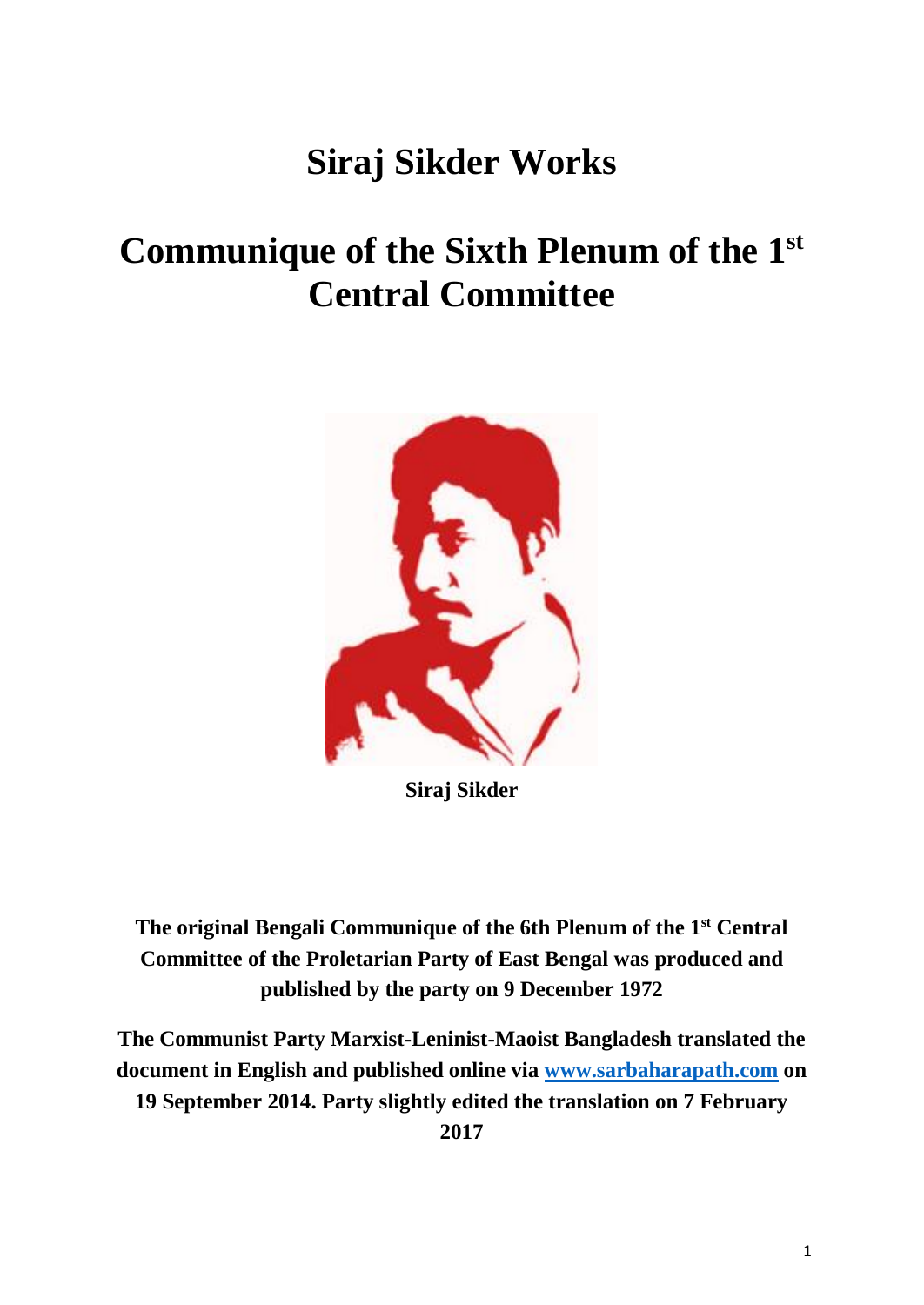The sixth plenary meeting of the 1<sup>st</sup> Central Committee of the Proletarian Party of East Bengal started on 6 December and successfully ended on 8 December 1972.

All the members of the Central Committee were present at the meeting and the Chairman of the Central Committee presided over the meeting.

The meeting discussed the resolutions of fifth plenum of the central committee, domestic and international situation, and political, military, ideological, organizational situation of the organization and took the following resolutions:

1) The meeting accepted the resolution as correct that in military question, the solution of financial problem is central task. It is central task at present too. In materializing the resolution, making it the central task, firmly grasping that and some guide lines regarding operation was very helpful.

All level of organization is trying to implement that decision.

To materialize that, we must persist in that. Leaderships of regional and various levels have to concentrate work in promising regions. They must materialize decision by their own guide, break ice, and direct various units by summing up experiences.

The proposal of initiating guerrilla war through national enemy annihilation has been put in action in Barisal district and other regions are trying to initiate that. With that aim, redistribution of responsibilities among leading cadres and other organizational steps were correct.

2) In ideological and organizational field, the anti-clique struggle and rectification movement bore very good result and developed cadres' consciousness. The step has been taken to activate the starting of rectification campaign against dogmatism by adding anti-dogmatism struggle to that.

With that aim, we have to study the text book of rectification campaign against dogmatism and in light of that, carry that campaign in all levels.

The meeting grants the text book of anti-dogmatism rectification campaign.

3) In East Bengal, the contradiction of the Soviet Social Imperialism and Indian Expansionism and their lackeys on the one hand and the US led imperialism and their lackeys on the other, is intensifying.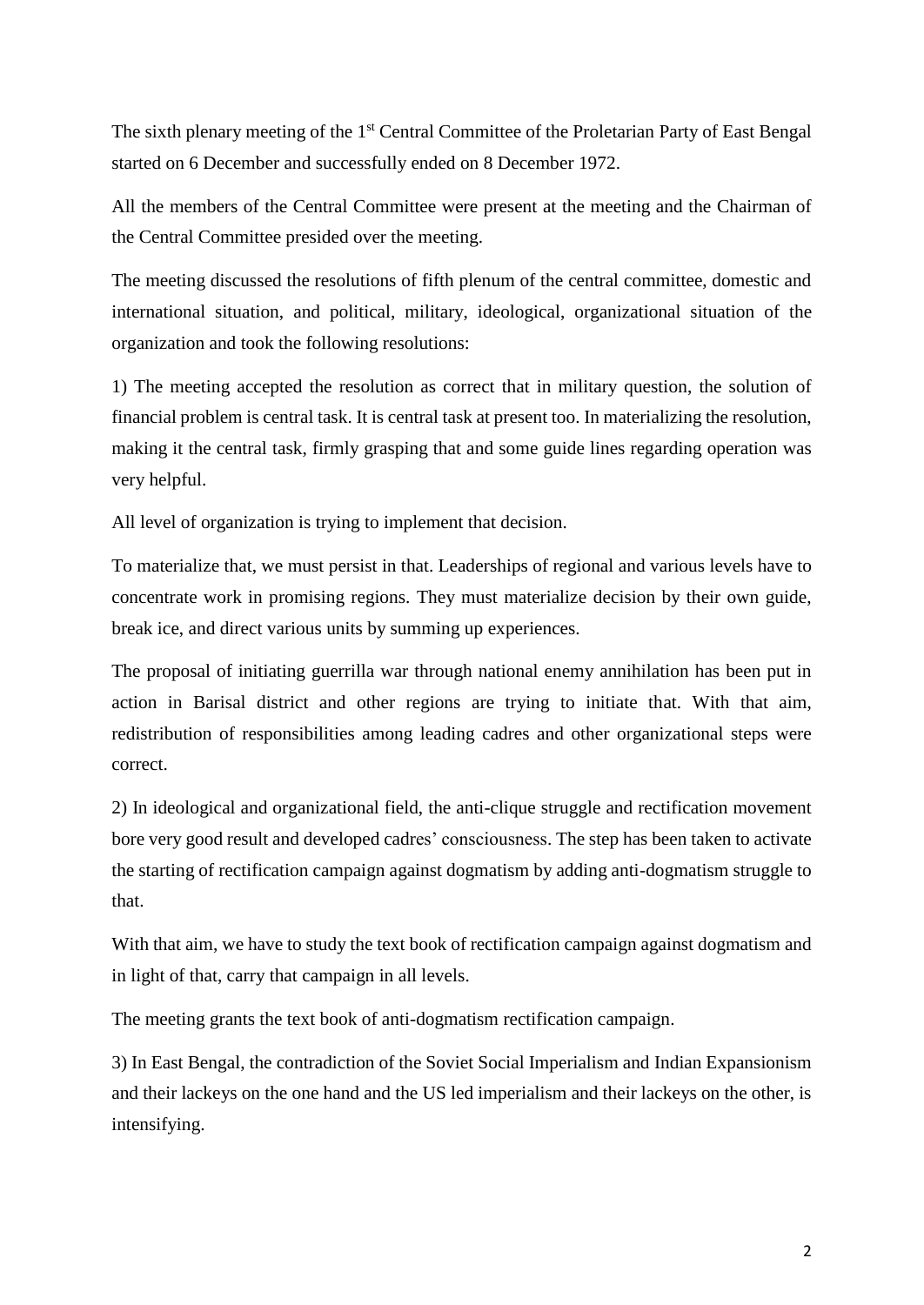The US imperialists are raising the demand of 'Muslim Bangla', 'United Bengal' and are trying to make sectarian riot.

The US collaborator Rob group (presently National Socialist Party) is trying to make contact with ex-military employees, Liberation Force and discontented section of military Force. They are trying to bring students, workers and people under their leadership.

The US led imperialists are massively infiltrating through economic loan, relief aid etc.

They are conspiring to establish colony in East Bengal by using any or all of the following: military quop d'etat, riot, discontent of students and workers, economic pressure, Indo-Pak war (consequently India will have problem to send troops to East Bengal).

Indian military intervention to smash military quop d'etat and its lackey puppet government's intervention will bring armed clashes in cities and result the rural areas to be disconnected from cities.

Each level will prepare plan for what is to be done in a situation created from enemy's biting each other:

- Make list of huge national enemies
- Huge national enemy annihilation
- Seize of local arms
- Capture and disarm Police Stations
- Solve financial problem
- Take preparation for guerrilla resistance
- Mobilization of cadres
- Solve problems of communicating between high, medium and lower levels

In case election happens freely, most probably National Socialist Party will be defeated. That situation will prove their bankruptcy.

But before taking farewell from history, they are helping to unmask Mujib-ists by propagating against them.

So, the armed clash among the enemies will create wonderful situation for us. In case it does not happen, we should proceed in line of our general work. Our achievement in this case is that enemies are unmasking themselves by biting each other, and thus weakening them.

Free from human will, class struggle is a material law. It is a proof of that.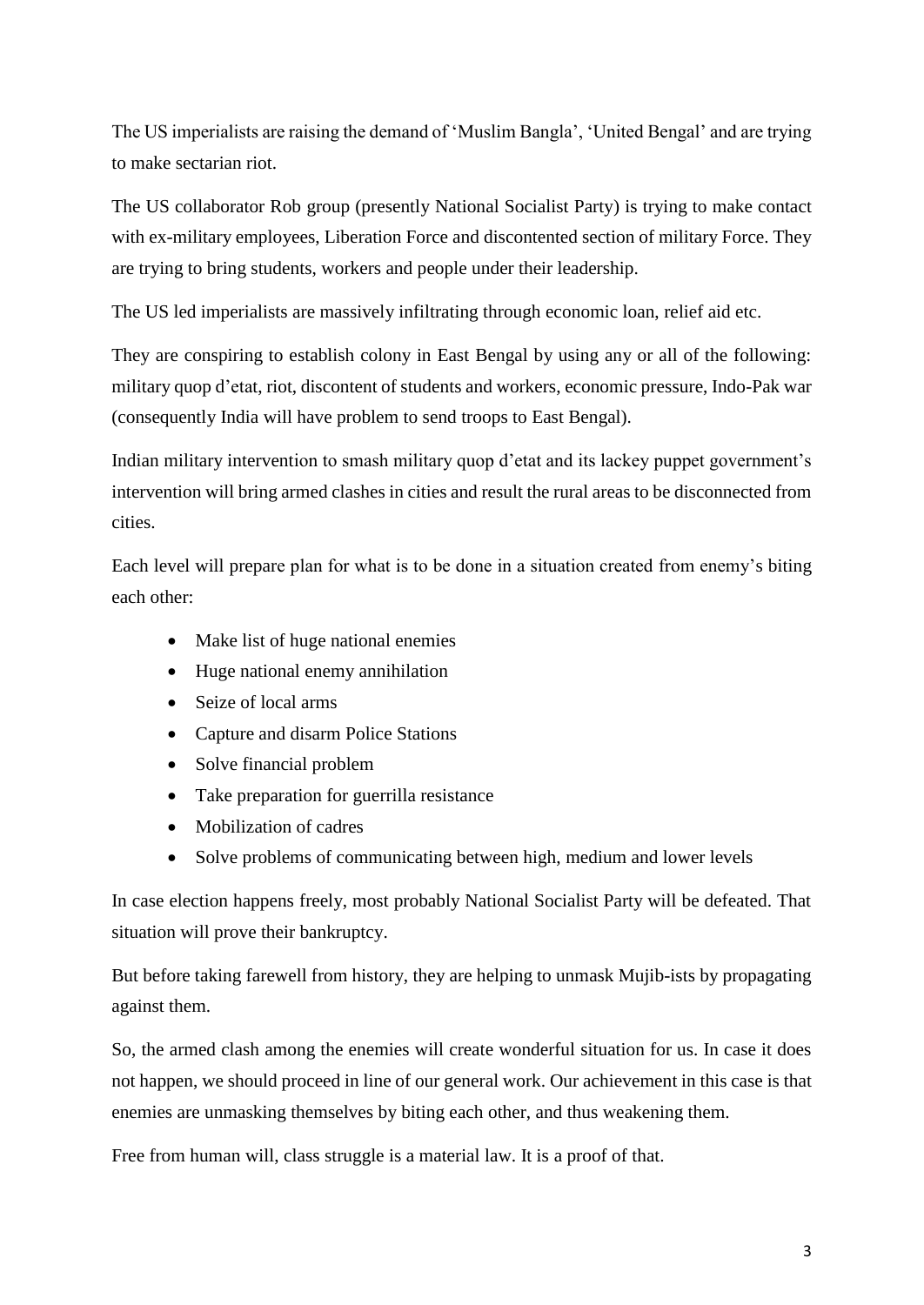4) On publishing and exchanging documents:

- Before distributing any documents, the printed copy must be approved by appropriate level.
- Published document of one level should be sent to immediate higher level to be granted.
- For reprint, it needs permission from immediate higher level.
- All levels must send copy of published documents to the Central Committee.
- Each level will send documents to the next higher level. If higher level considers it eligible, he/she will send that to other regions. He/she will not send one region's publication to another without permission of higher level.
- Only document of central committee or produced by party leadership can be distributed and propagated to all level.
- If one region wants to reprint, publicize or study other region's document, they need permission of immediate higher level.
- If one region's document reaches other region in any way, the organizer must send that to the next higher level with explanation how they got it.
- By own initiative (own money), anyone can produce and print document but the central committee will decide whether cadres will read it or not.

5) Transfer or exchange of cadres or goods from one region to another shall be through proper level. Without proper level, none shall do so by anyone's order or letter.

In special case, inter-regional cooperation has to be done. Higher level must be informed about it.

6) If any cadre goes to other region to work without permission of proper level, in that case, the organizer of that region shall not permit him to work.

He or she must bring written statement of proper level.

It must be informed to higher level.

The above decisions (4, 5, 6) will be helpful to strengthen single center of various levels, resist wrong statement, spreading and reprinting clique's positions and conspiracies.

7) Open and Mass Organizational Work and Secret party work and armed struggle: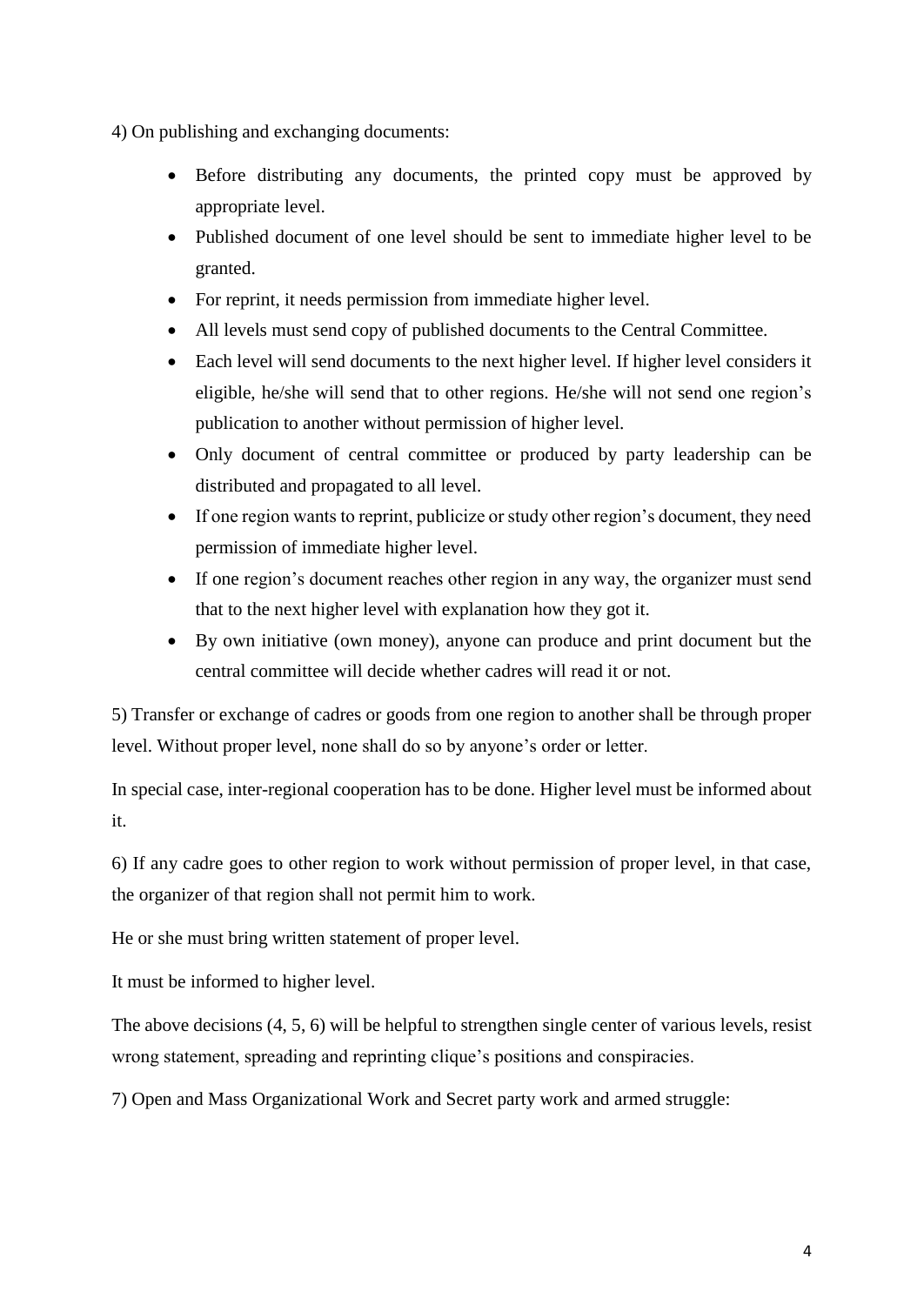Open and semi open work can be carried by keeping party identity secret. Its aim will be to recruit cadres, intensify people's contradiction with the enemies and the contradiction among the enemies.

Mass Organization:

Main form of mass organization is Armed Force.

The aim of open, semi open and mass organization work will be to help armed struggle and recruit cadres.

On trade union work in enemy areas:

Don't form counter trade union or central based trade union against those controlled by the reactionaries. On this case, infiltrate those by keeping party identity secret and materialize our previously mentioned aims.

Form trade union by the leadership of cadres (by keeping party identity secret) where reactionaries have not formed trade unions.

If it is problem to independently keep existence, join centrally based trade union.

We have to properly combine open and mass organization work with secret party work and armed struggle. The secret work and armed struggle will be principal method of work.

In liberated areas, develop open mass organization.

In semi liberated or unstable liberated areas, develop open, semi open and secret organization.

Infiltrate mass organizations controlled by Awami League, Pro-Moscows and others even in reactionary mass or military, paramilitary organizations by keeping recruited cadres from them exactly there. Such type of tactics of infiltration is being very much useful. We should keep continue that.

Work in open-semi open and mass organization and infiltrating different mass organization is under party and armed struggle and help that.

The main form of struggle of party is armed struggle.

Between party work and armed struggle, party work is principal.

Between on the one side party work, armed struggle and on the other side open and mass organization, the first one is principal while the second one is secondary.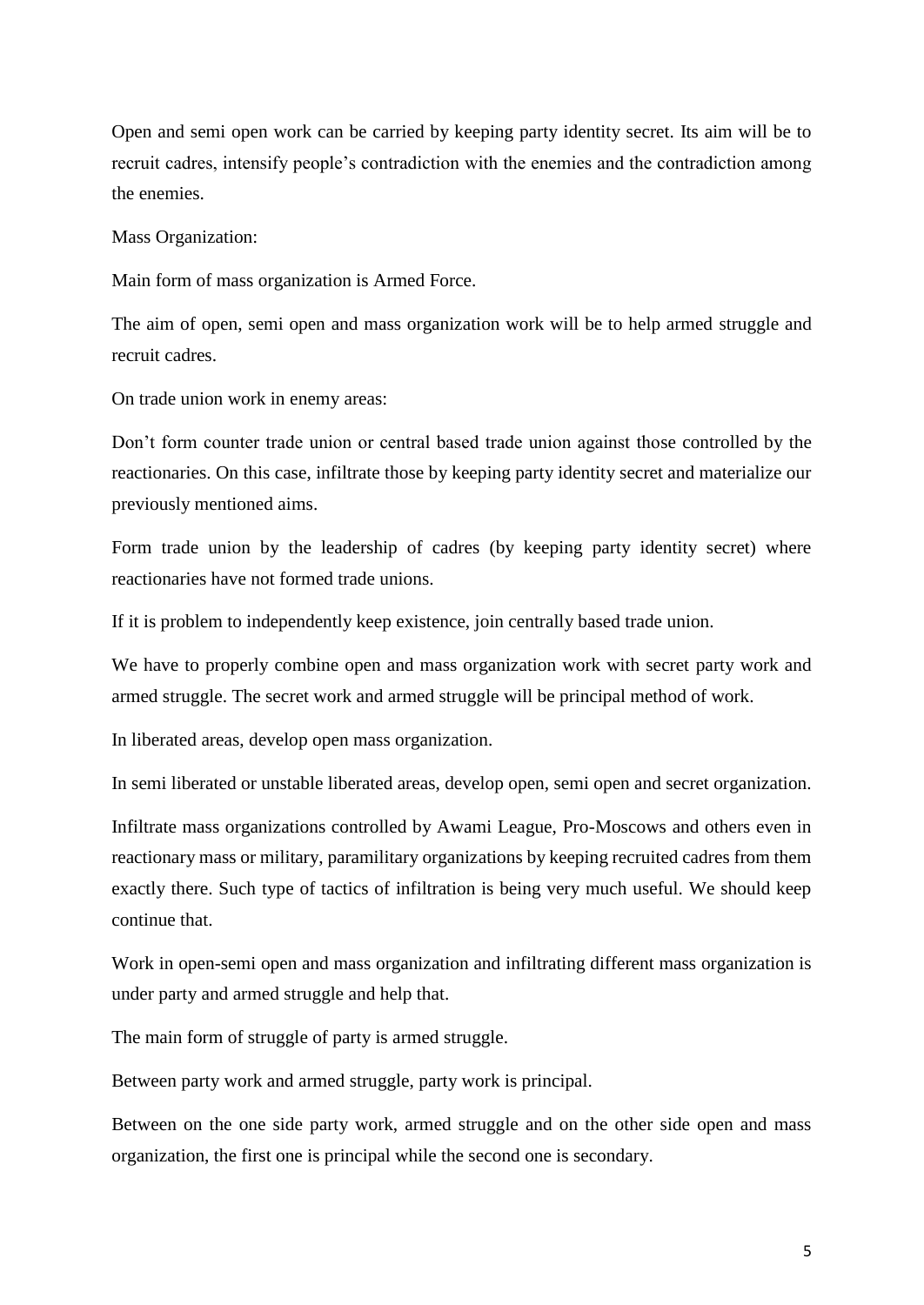Those who make party work secondary, or deduct that, and give prominence to armed struggle are Guevarist.

Those who make party and armed struggle secondary or deduct that and give prominence to open and mass organization work are right opportunist and revisionist.

Those who deduct open and mass organization work while giving prominence to party and armed struggle are left opportunist.

We have to give prominence to clandestine party work and armed struggle, use the opportunity of open work, infiltrate different mass organizations and work there.

Do party work secretly in enemy areas while on the other side, do that openly in liberated areas and in armed forces under party.

East Bengal is small, densely populated, economically equally developed, culturally united (for these reason, she has different social condition than India and China). Therefore, any political event rapidly mobilizes most of the people here. As a result, mass struggle turns into insurrection.

This is why, students have played important role in social progress.

So, we should build strong student and other mass organizations so that we can use mass insurrection as helpful to armed struggle.

8) On various forms of revisionists:

Recently, Motin-Alauddin neo-revisionists got split. Many the charge the other section of Motin-Alauddin has placed against them is the same we did before. Thus our position proves correct. Their split made their bankruptcy more rapid.

The general cadres of Huq-Toha seriously have lost confidence on leadership. They have left them, and are preparing to work in revolutionary line.

Kazi-Rono, Deben-Bashar and Co. are colluding to take part in election under confusing politician Moulana Bhashani.

Moni Sing-Mozaffar revisionists are making futile attempt to pose themselves as antigovernment.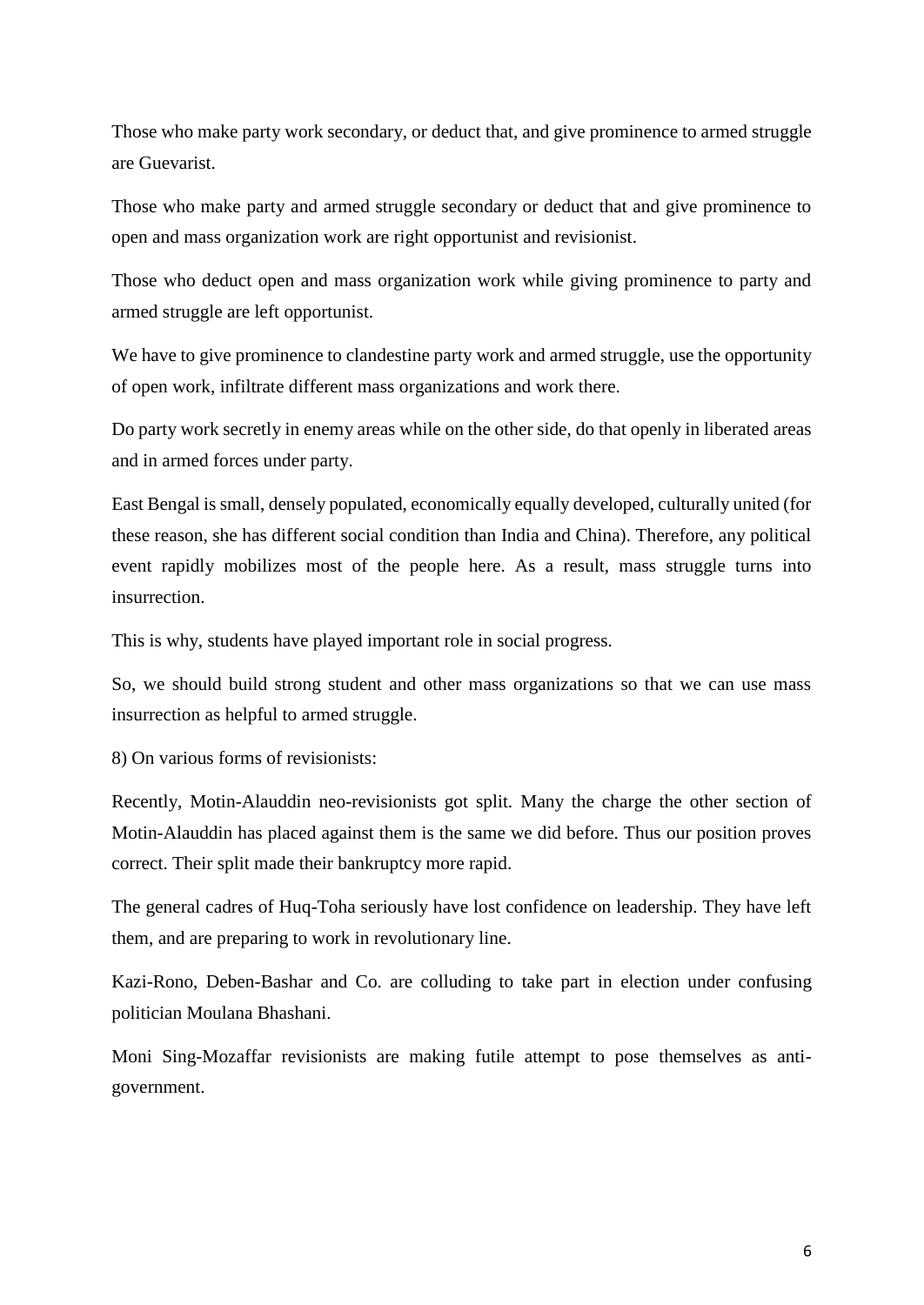9) Support the struggle for regional autonomy of the Chakma, Mog and other national minorities, stop the ongoing national oppression over them and do wall writing and poster by declaring solidarity with their anti-national oppression struggle.

10) Regional organizers will write in a notebook about the received information from various sources about past and present of the cadres, sympathizers and supporters under his guidance, so that in future it can be easy to know the cadres.

11) To issue a call at least once in every two months of asking for application from cadres to be whole-timer so that we can find those cadres who want to be whole-timer and take those who are eligible among them.

12) To publish the following documents:

- Produce call to people like "Finish the unfinished National Democratic Revolution of East Bengal"
- Produce position on the role of military-paramilitary force and role and Jalil-Taher and Company
- Produce Position on Muslim Bangla
- Produce two documents by summing up organizational experiences and military experiences
- Produce party history
- Produce a document on international situation
- Publish a military-political communique by the center to public at least once in every two months

13) The goods to be sent to higher level should go with list. The receiver will compare the received items with list and give signature writing 'received'. The sender will take the paper. Then, goods will not be stolen.

14) On published documents:

 While reprinting Rob group, write in headline: Rob group (National Socialist Party) In this document, Rob group has been nicely unmasked. It is creating disappointment among their cadres, inspiring genuine cadres to join us and spreading anger among diehards.

It needs massive distribution.

• Present situation has been clearly explained in 'Several documents on present situation'. The document is approved with several corrections.